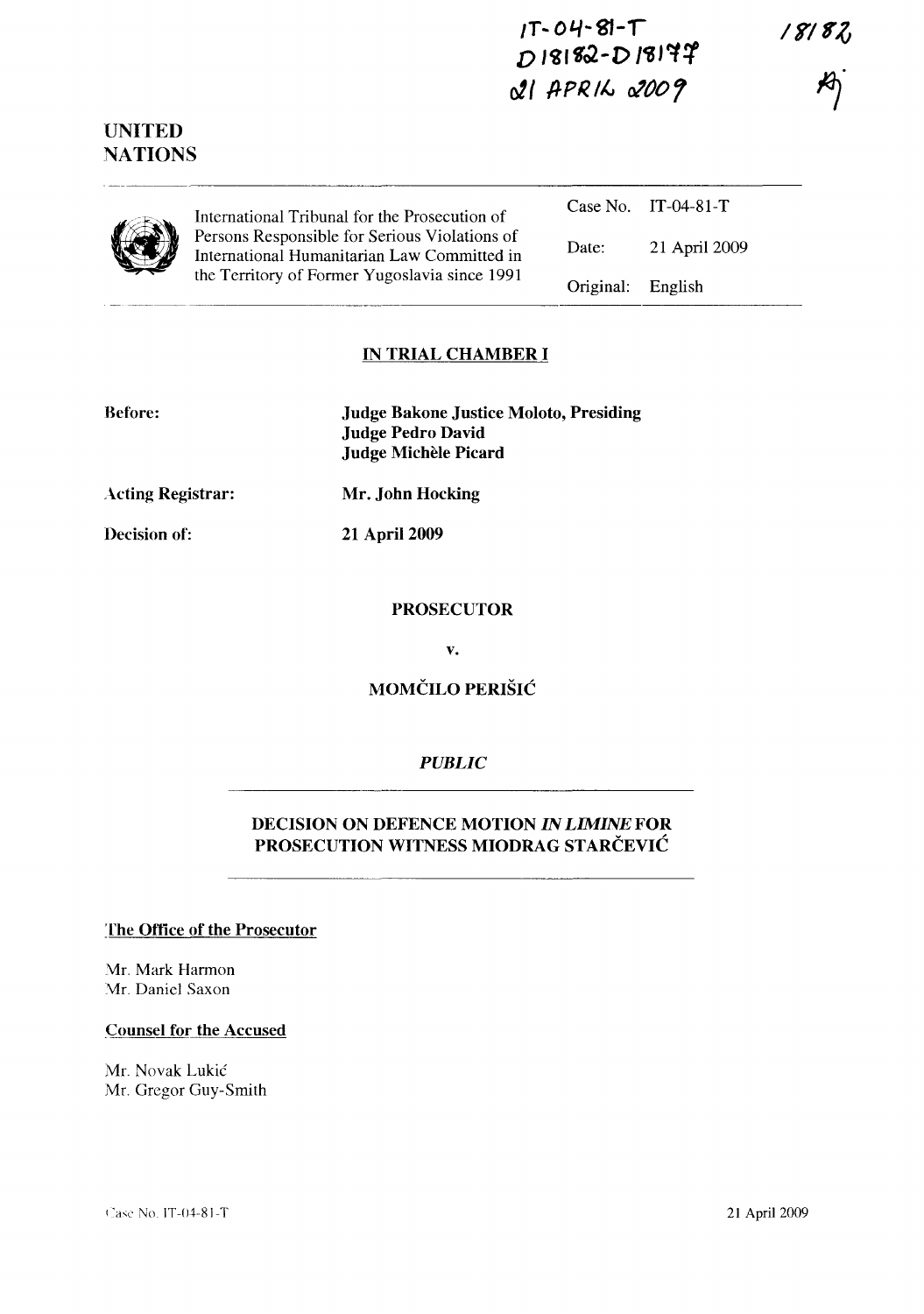TRIAl, CHAMBER I ("Trial Chamber") of the International Tribunal for the Prosecution of Persons Responsible for Serious Violations of International Humanitarian Law Committed in the Territory of the former Yugoslavia since 1991 ("Tribunal") is seised of the "Motion *in Limine* for Prosecution Witness Miodrag Starčević", filed publicly on 14 April 2009 ("Motion") and hereby renders its Decision.

## A. Introduction

On 23 February 2007, the Prosecution filed its initial list of witnesses, witness summaries, ŧ. and exhibits pursuant to Rule  $65$  ter(E) of the Rules of Procedure and Evidence of the Tribunal  $i$ "Rules").<sup>1</sup> On 1 March 2007, the Prosecution filed summaries of the facts on which each witness will testify. pursuant to Rule 65  $ter(E)(ii)(b)<sup>2</sup>$ .

2. According to the summary of the expected evidence of Miodrag Starcevic, the witness will testify about the structure of the Federal Secretariat of National Defence ("SSNO")-a body which Lhe Prosecution submits was the predecessor of the Ministry of Defence of the Federal Republic of Yugoslavia-and its relationship with the Ministry of Defence and the General Staff of the Yugoslav Army ("VJ").<sup>3</sup> Starčević is also expected to authenticate and examine various documents, including records pertaining to the  $30<sup>th</sup>$  Personnel Centre of the VJ.<sup>4</sup> In this context, Starcevic "will also opine that under [Article] 331 of the Law of the Army of Yugoslavia, an officer serving abroad is only entitled to receive a salary if he is part of a diplomatic or consular mission belonging to the former Yugoslavia in another country."<sup>5</sup> The Prosecution further submitted that Starcevic's "legal opinions will be based upon the laws in effect during the relevant time periods alleged in the indictment."<sup>6</sup>

#### B. Submissions of the Parties

#### 1. Defence Motion

3. in the present Motion, the Defence requests that the Trial Chamber issue an order prohibiting Starčević from giving opinion evidence. Alternatively, the Defence requests that in the event that Starčević is permitted to give opinion evidence, the Trial Chamber should foreclose him from giving opinions or conclusions on the ultimate issue before the Trial Chamber in this case.

<sup>&</sup>lt;sup>1</sup> Prosecution's Rule 65 *ter* Submission, 23 February 2007 (confidential).

<sup>&</sup>lt;sup>2</sup> Prosecution's Application to Replace Witness List and Summaries Filed Pursuant to Rule 65 *ter*(E) and Corrigenda,

<sup>1</sup> March 2007 ("Rule  $65$  ter summary").

Rule 65 ter Summary, p. 174.

 $<sup>4</sup>$  lbid.</sup>

 $5$  Ibid.

<sup>6</sup> Rule A5 *ter* Summary, p. 175.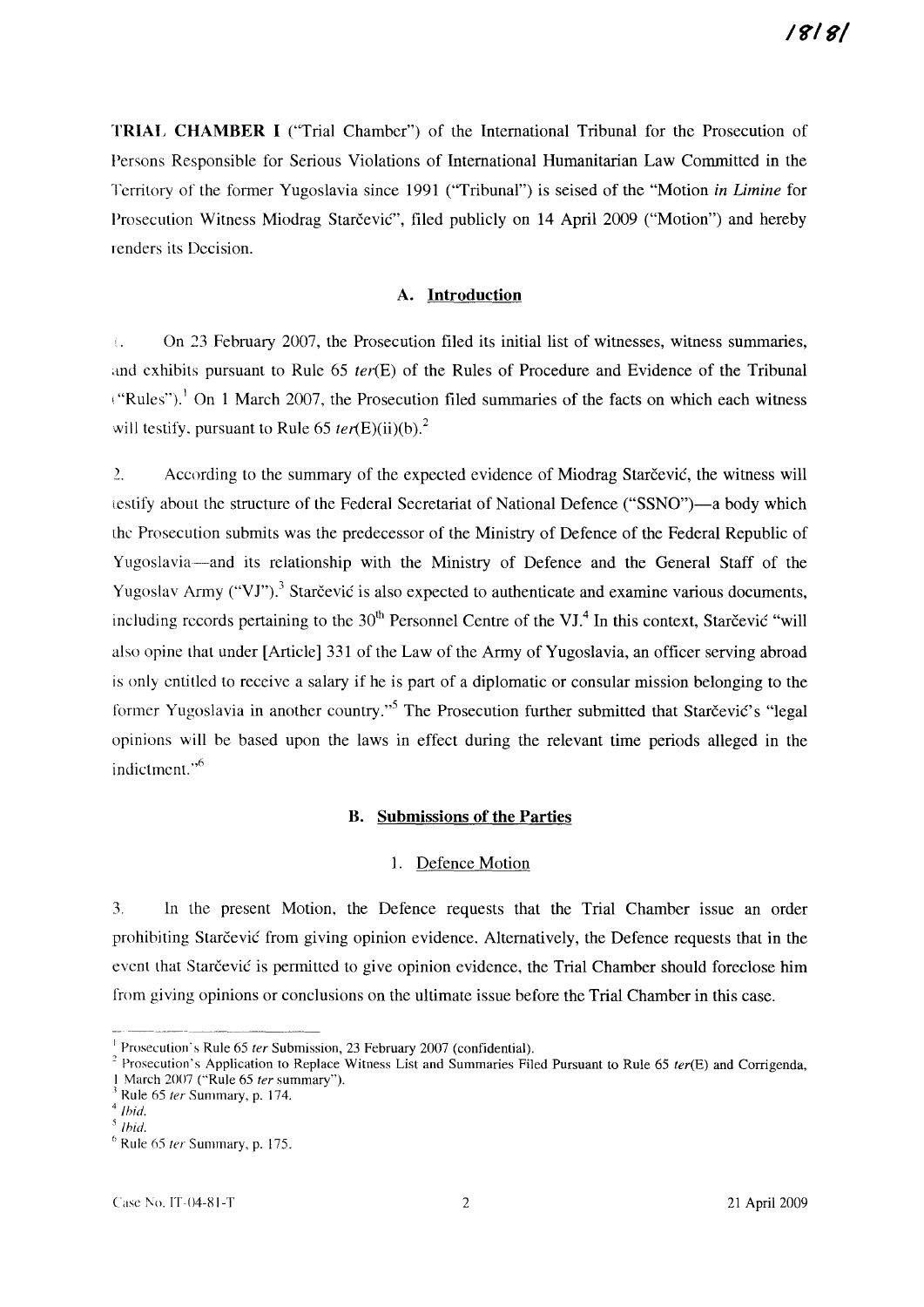<sup>4</sup>. With regard to the expected testimony of Starcevic, the Defence submits that he is not an expert, and thus, cannot give any opinion evidence for the purposes of this case.<sup>7</sup> Although brought before the witness has taken the stand, the Defence argues that the Motion is neither premature nor speculative. It submits that the Rule 65 *ter* summary indicates that the witness will give opinion  $e$  vidence and testify on the ultimate issue on this case.<sup>8</sup>

:1. In support of its arguments, the Defence contends that the jurisprudence of the Tribunal clearly distinguishes between expert witnesses and lay or fact witnesses and that certain rules and procedures must be followed for a witness to obtain the status of an expert.<sup>9</sup> The Defence argues that one of the main distinctions between expert and other witnesses is the ability of the expert due 10 his or her qualifications to give an opinion and draw conclusions and present them to the Trial Chamber. The Defence further submits that "thus, by inference, all witnesses who are not expert witnesses are not permitted to present opinions or draw conclusions before the court."<sup>10</sup> According to the Defence, the Prosecution has not called Starcevic as an expert witness and thus cannot ask the witness to give opinion evidence and testify on the ultimate issue in this case.<sup>11</sup>

6. The Defence submits that allowing Starcevic to give opinion evidence as an expert would be an obvious violation of the Rules and prejudice the right of the Accused to know, in a timely manner, the status of the witness being brought against him.<sup>12</sup> Finally the Defence contends that Starčević should not be permitted to take over the role of the Trial Chamber by giving opinion evidence on the ultimate issue in this case, namely the criminal liability of the Accused.<sup>13</sup>

#### 2. Prosecution Response

7. On 16 April 2009, the Prosecution confidentially filed the "Response to Defence Motion *In Limine* For Prosecution Witness Miodrag Starčević" ("Response"), in which it contends that while Starcevic is not being called as an expert, his evidence relates to matters falling within his own knowledge, understanding and experience.<sup>14</sup> Moreover, the Prosecution contends that the Defence has long been on notice about Starcevic's anticipated evidence, as outlined in his Rule 65 *ter* summary and thus no prejudice can result thereof.<sup>15</sup> The Prosecution submits that Starcevic's evidence is not expert in nature. It argues that contrary to ordinary cases, in which the expert

-----------------

 $<sup>7</sup>$  Motion, para. 3.</sup>

<sup>~</sup>Motion, paras 4- 5.

<sup>&</sup>lt;sup>9</sup> Motion, paras 6-7.

Motion, para. 12.

<sup>&</sup>lt;sup>11</sup> Motion, para. 5.

<sup>&</sup>lt;sup>12</sup> Motion, para. 14.

<sup>&</sup>lt;sup>13</sup> Motion, para. 15.

<sup>&</sup>lt;sup>14</sup> Response, para. 2 (confidential).

 $<sup>15</sup>$  Response, paras 3, 7 (confidential).</sup>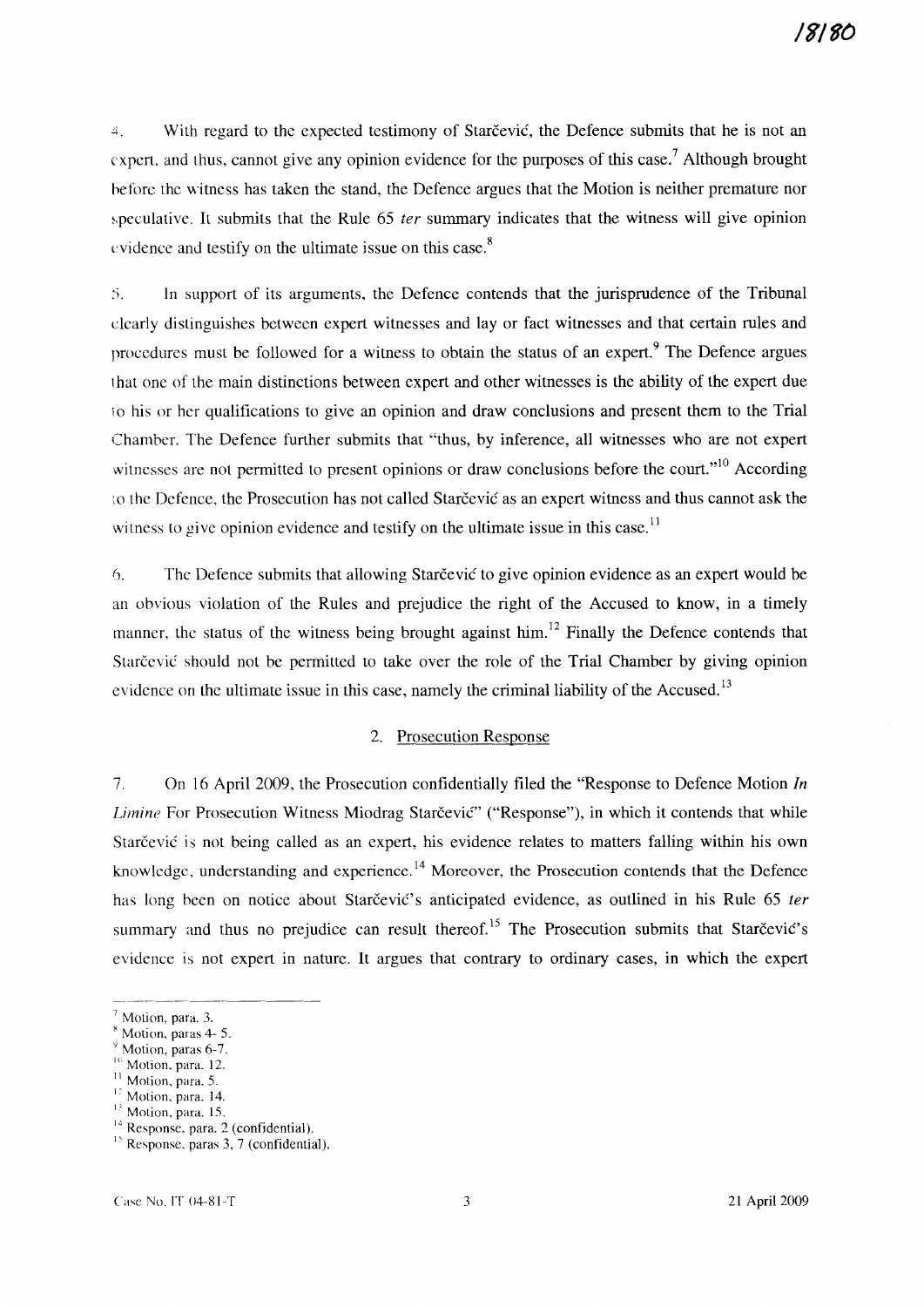witncss lacks personal familiarity with the particular case, but instead offers a view based on his or her specialised knowledge regarding a technical, scientific, or otherwise discrete set of ideas or (oncepts that is expected to lie outside the lay person's knowledge, Starcevic has an intimate 1amiliarity with the laws applicable to the VJ during the indictment period and an in-depth knowledge and understanding of the meaning and scope of their provisions and the legal effect thereof.<sup>16</sup>

8. Furthermore, Prosecution submits that the Defence mischaracterises Starcevic's Rule 65 ter summary, which states that the witness would testify as to various provisions in the laws relating to the VJ and FRY national defence.<sup>17</sup>

() Addressing the Defence objection to opinions or conclusions on the ultimate issue before the Trial Chamber, the Prosecution contends that nothing in Starčević's Rule 65 ter summary suggests that he will give such opinion evidence.<sup>18</sup> Finally, the Prosecution submits that Starcevic's evidence could assist the Trial Chamber in its determination of the existence of certain indicators of effective control relevant to the allegations of superior responsibility.<sup>19</sup>

## 3. Defence Reply

10. In its "Request for Leave to File a Reply and Reply to the Prosecution's Response to Defence Motion *In Limine* for Prosecution Witness Miodrag Starčevic<sup>"</sup> filed publicly on 20 April  $2009$  ("Reply"), the Defence seeks leave to file a reply and maintains its earlier arguments.<sup>20</sup> It submits that Starcevic's intimate familiarity with the laws in place at the time relevant to this case is an entirely different issue from his views regarding the actual application or actual legal effect, then or now, of the laws in question. Therefore, as Starcevic is not being called as an expert witness, his pcrsonal views as to the interpretation or application of the law at issue are irrelevant and "cannot properly be allowed in evidence".<sup>21</sup>

## C. Discussion

11. The Trial Chamber concurs with the Defence that Starcevic is not called to testify as an expert witness but as a "linkage" fact witness and thus should not in principle be permitted to present his opinions or draw conclusions on the ultimate issue in this case.<sup>22</sup> However, the Trial

 $16$  Response, paras 4-5 (confidential).

<sup>&</sup>lt;sup>17</sup> Response, paras 8, 9 (confidential).

 $18$  Response, para. 12 (confidential).

<sup>&</sup>lt;sup>19</sup> Response, para. 13 (confidential).

 $20$  Reply, para. 12.

<sup>&</sup>lt;sup>21</sup> Reply, para. 11.

<sup>&</sup>lt;sup>22</sup> Motion. para. 8.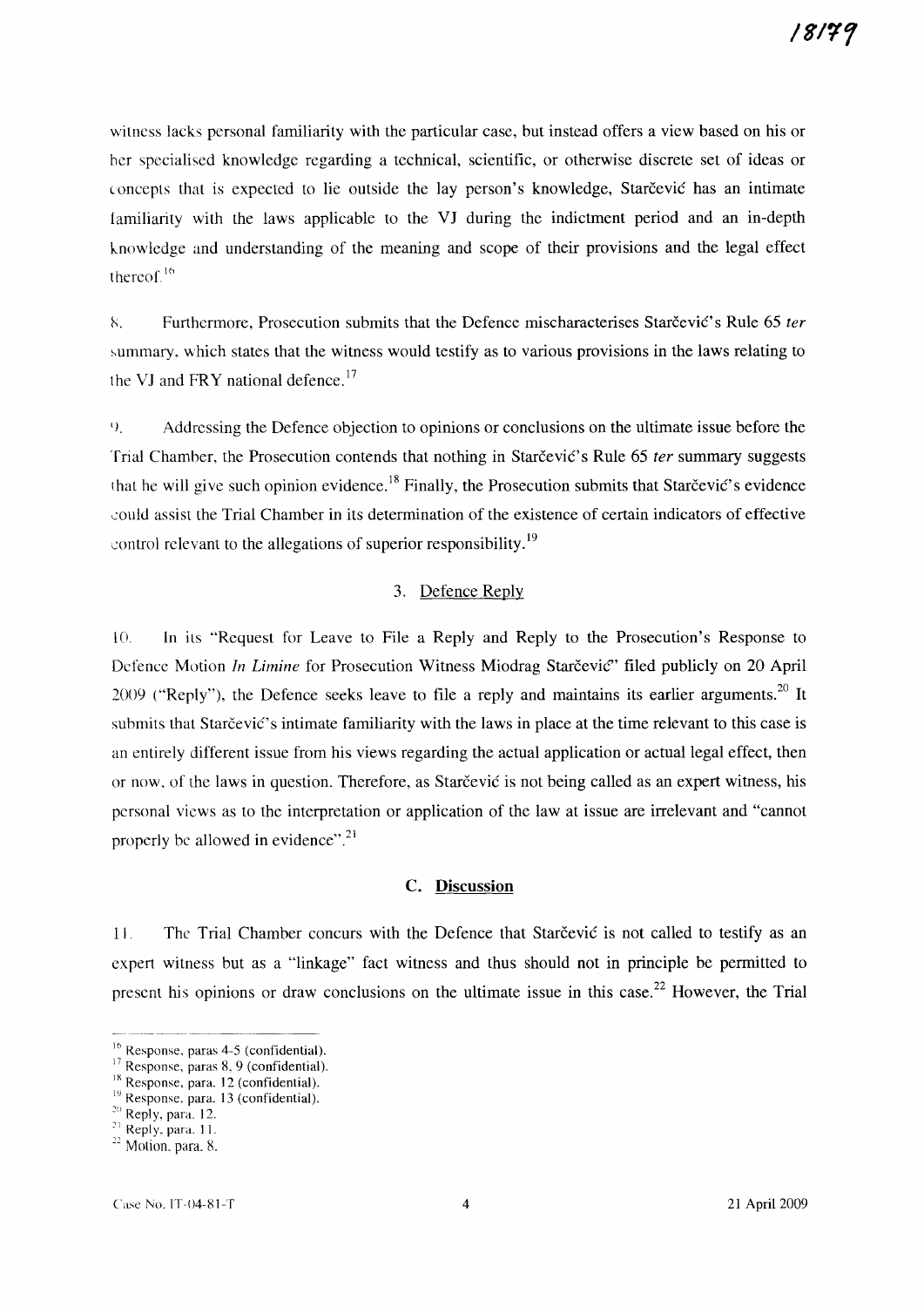Chamber points out - as clearly stated in the *Karamera* case - that "[f]actual witnesses can also express opinions, so long as they emanate from personal experience".<sup>23</sup>

12. Further, the Trial Chamber is not of the opinion that allowing Starcevic's testimony would prejudice any of the rights of the Accused "to know, in a timely manner, the status of the witness being brought against him<sup>324</sup> recalling that the Defence had been on notice of Starcevic's position and the nature of his anticipated testimony since his Rule 65 *ter* summary was filed on 1 March 2007.

3. The Trial Chamber notes that according to his Rule 65 *ter* summary, Starcevic was the head ()f the Legal Department of the SSNO and in this capacity was responsible for, among other things, drafting legislation relating to the military and national defence. As such Starčević is in a position to provide the Trial Chamber with vital information as to the structure of the military of the Federal Republic of Yugoslavia in 1992. The Trial Chamber deems it appropriate *in casu* that the witness, due to the position he held within the SSNO, be permitted to provide the Trial Chamber with meaningful and informed assessment of the law, based on his own experience. The Trial Chamber thus declines from explicitly prohibiting Starcevic from sharing his opinion with the Chamber. Rather, the Defence is free to interject an objection when it feels that the witness is giving inappropriate opinion evidence such as amounting to speculation.

14. The Trial Chamber points out that although the information provided by both fact and expert witnesses assists the Chamber in making decisions as to the criminal liability of the Accused, the Chamber will at the end of the trial, in light of the entire record, decide what weight, if any, to accord to each piece of evidence.

<sup>&</sup>lt;sup>23</sup> *Prosecutor v. Karamera et al.*, Case No. ICTR-98-44-T, 6 August 2008, para. 4. Motion, para. 14